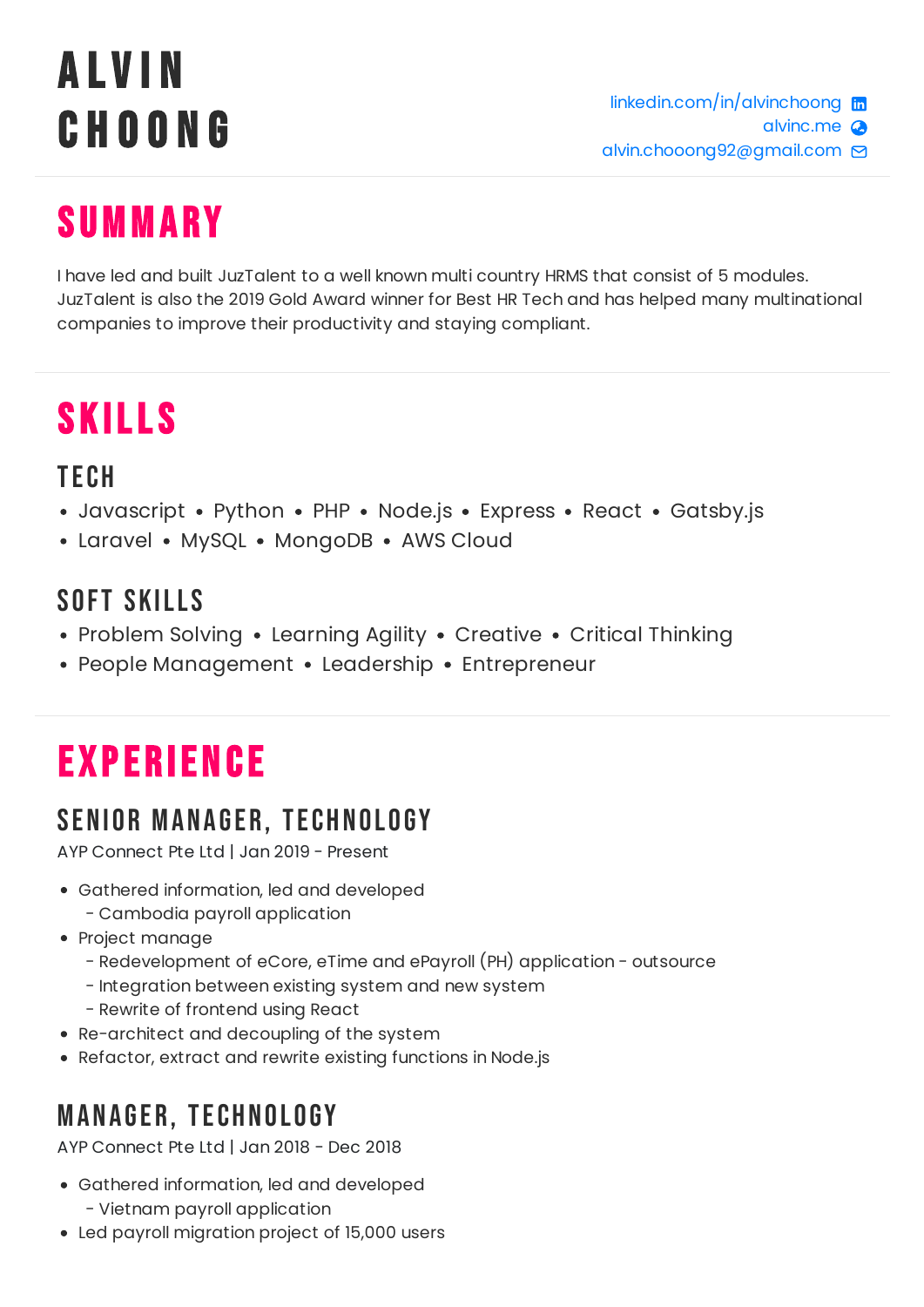- Built Customer Success team to provide after sales and product support
- Implemented feedback loop for communication between the development, marketing and customer success team

### **TEAM LEAD, TECHNOLOGY**

AYP Connect Pte Ltd | Jun 2016 - Dec 2017

- Gathered information, led and developed
	- eClaim, a digital claim processing and disbursement application
	- eProfile, a eco friendly p-file and employee directory application
	- eTime, a time and attendance management application
	- Indonesia payroll application
	- Philippines payroll application
- Provide on the job training and development for junior developers
- Implemented JIRA with Slack integration as a kanban project management tool to track feature requests and bugs

### WEB DEVELOPER

AYP Connect Pte Ltd | Feb 2016 - May 2016

- Developed
	- eLeave, a leave processing and management application
- Testing of SG payroll application to ensure the accuracy of statutory contributions
- Built and formed a team of 3 developers
- Train sale executive on system functionality

### PET PROJECTS

### PERSONAL WEBSITE

- Built using Gatsby.js
- Host using AWS S3 and CloudFront
- Built a serverless contact form using Lambda and SES on the Serverless Framework
- Designed a print friendly resume page
- Automate generating of resume in PDF using puppeteer at build time
- Continuous deployment using CodeBuild

### REDDIT POST TO VIDEO

- Built using Python
- Scrap subreddit of choice and store data in MongoDB
- Render text into a series of html(sentence break) with template and convert html to image
- Generate narration using Google TTS
- Stitch images and narration into a video clip
- Generate subtitle file(srt) automatically based on text and audio length

### CRYPTO PRICE AI FRT WITH TELEGRAM

Cron jobs to store crypto prices(ETH / BTC) using gemini api